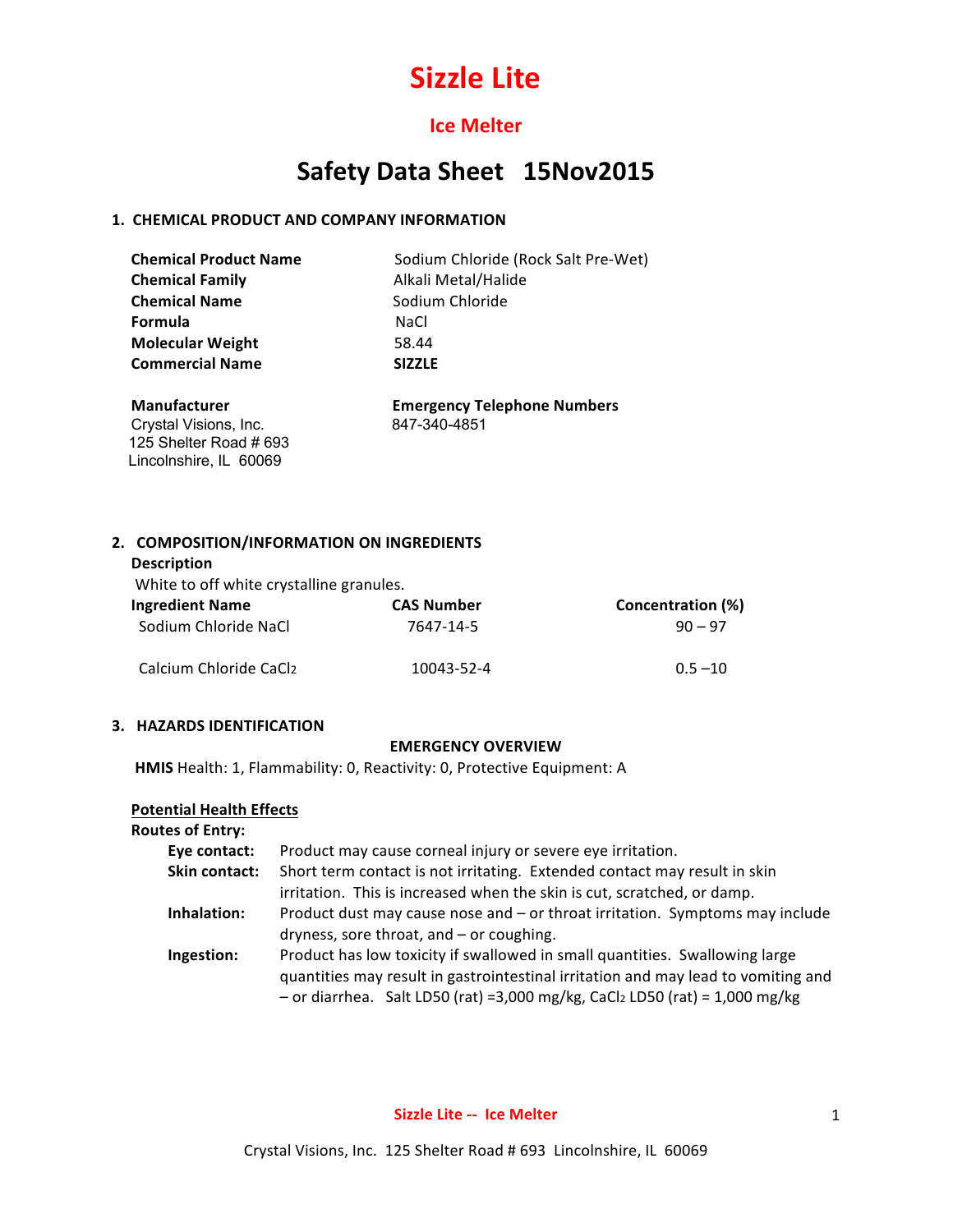## **Ice Melter**

#### **Carcinogenicity**

- **NTP:** Not listed as carcinogen or mutagen.
- **IARC:** Not listed as carcinogen or mutagen.
- **OSHA:** Not listed as carcinogen or mutagen.

| <b>Medical Conditions Aggravated by Exposure:</b> | In some cases of confirmed hypertension, |
|---------------------------------------------------|------------------------------------------|
|---------------------------------------------------|------------------------------------------|

ingestion may result in elevated blood pressure.

#### **4. FIRST AID MEASURES**

| <b>First Aid for Eves:</b> | For eye contact, flush with water immediately, lifting eyelids occasionally. If |  |
|----------------------------|---------------------------------------------------------------------------------|--|
|                            | present, remove contact lenses. Seek medical attention if irritation persists.  |  |
| Eirct Aid for Cline        | Bamove clathing from affected area. Wash skip thoroughly and rinse carefully    |  |

**First Aid for Skin:** Remove clothing from affected area. Wash skin thoroughly and rinse carefully. Seek medical attention if irritation persists

- **First Aid for Inhalation:** If person breathes large quantities, remove to fresh air at once. Seek medical attention for any breathing difficulty. If breathing stops, apply artificial respiration immediately.
- **First Aid for Ingestion:** Less than a few grams would not be harmful. For larger quantities, drink large amounts of water or milk.

#### **5. FIRE AND EXPLOSION MEASURES**

**Flash Point:** N/A

**Extinguishing Media:** N/A. This product in nonflammable. Use media suitable for surrounding fire. **Special Fire Fighting Procedures: N/A** 

#### **6. ACCIDENTAL RELEASE MEASURES**

**Spill or Leak Procedures:** Contain spills to prevent contamination of water supply or sanitary sewer system. Vacuum or sweep into containers for proper disposal.

#### **7. HANDLING AND STORAGE**

**Storage Temperature (min./max.):** Avoid humid or wet conditions as product will crust and lose color. **Special Sensitivity: Avoid contact with strong acids and strong oxidizing agents.** 

Handling and Storage Precautions: Becomes hygroscopic at 70% humidity.

#### **8. EXPOSURE CONTROLS/PERSONAL PROTECTION**

| <b>Eye Protection Requirements:</b>          |             | Eyeglasses or goggles should be worn in dusty areas.             |
|----------------------------------------------|-------------|------------------------------------------------------------------|
| <b>Skin Protection Requirements:</b>         |             | Protection clothing may be worn in dusty areas, but is generally |
|                                              |             | not required.                                                    |
| <b>Respiratory/Ventilation Requirements:</b> |             | NIOSH/MSHA approved respirator for particulates.                 |
| <b>Exposure Limits:</b>                      | Not listed. |                                                                  |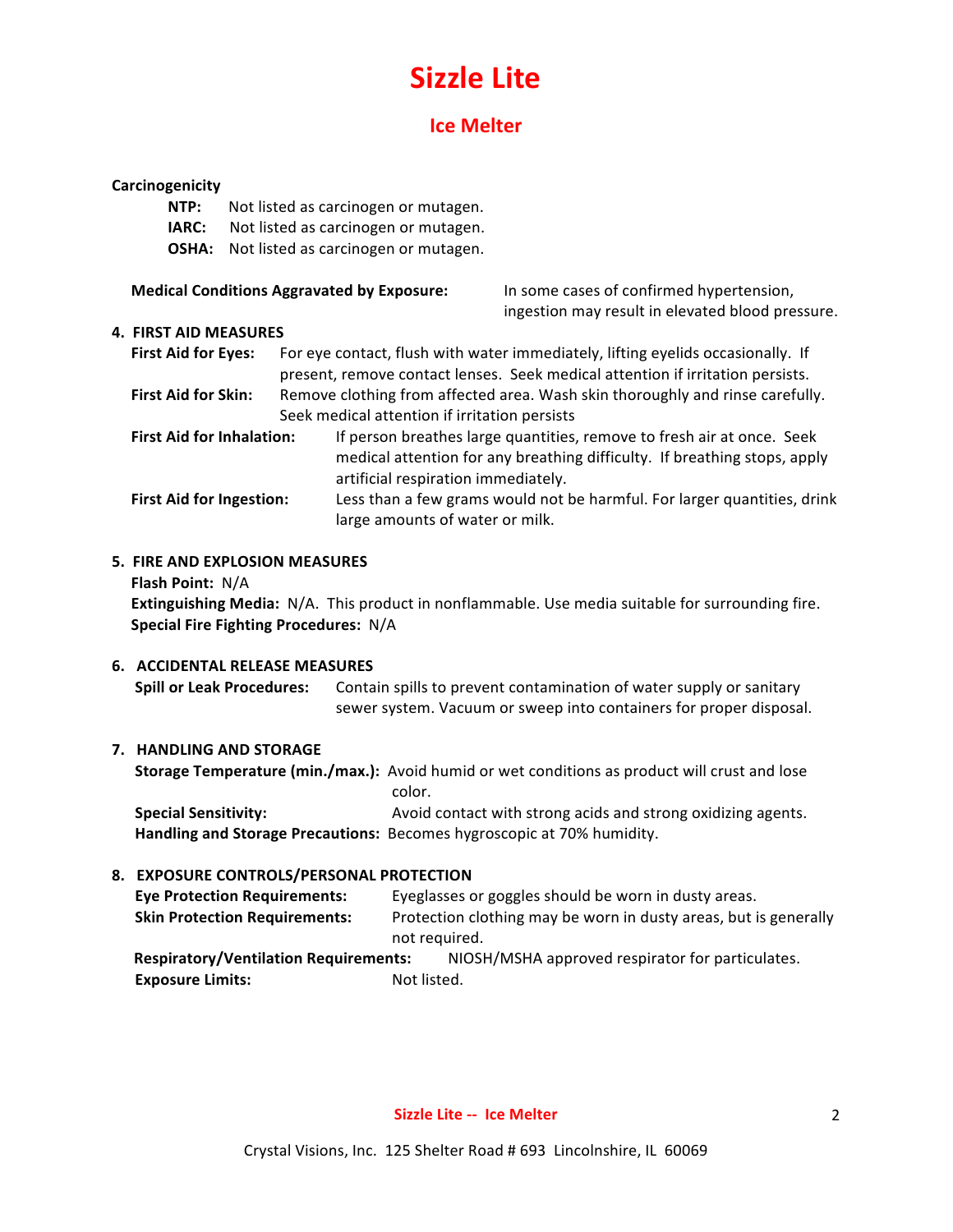### **Ice Melter**

#### **9. PHYSICAL AND CHEMICAL PROPERTIES**

Physical Form: Crystalline granules and white pellets. **Color:** White to off white. **Odor:** Halogen odor. **Boiling Point (760mm Hg) (°C):** 1465 (2575.5°F) **Melting Point/Freezing Point (°C):** 801 (1473.8°F) **pH:**  $6.7 - 7.4$ **Solubility in Water (%): 100 Specific Gravity (H<sub>2</sub>O = 1):** 2.16 **Bulk Density (lbs. /ft<sup>3</sup> ):** 65-83 **% Volatile by Weight:** N/A **Vapor Pressure (mm Hg/747°C): 2.5 Vapor Density (Air=1):** N/A

#### **10. REACTIVITY**

| Stability:                     | Stable                                                      |
|--------------------------------|-------------------------------------------------------------|
| Incompatibilities:             | Avoid contact with strong acids.                            |
|                                | Becomes corrosive to metals when wet.                       |
| <b>Decomposition Products:</b> | May produce chlorine gas when in contact with strong acids. |

#### **11. TOXICOLOGICAL INFORMATION**

**Description:** Not listed.

**12. ECOLOGICAL INFORMATION Ecotoxicity: Not listed Environmental Degradation: Not listed.** 

#### **13. DISPOSAL CONSIDERATIONS**

**Waste Disposal Method:** Follow applicable federal, state, and local waste management regulations.

#### **14. TRANSPORTATION INFORMATION D.O.T. Shipping Name:** Not a D.O.T. controlled material.

#### **15. REGULATOR INFORMATION**

**OSHA Status: Not listed. TSCA Status:** Listed as non-hazardous.